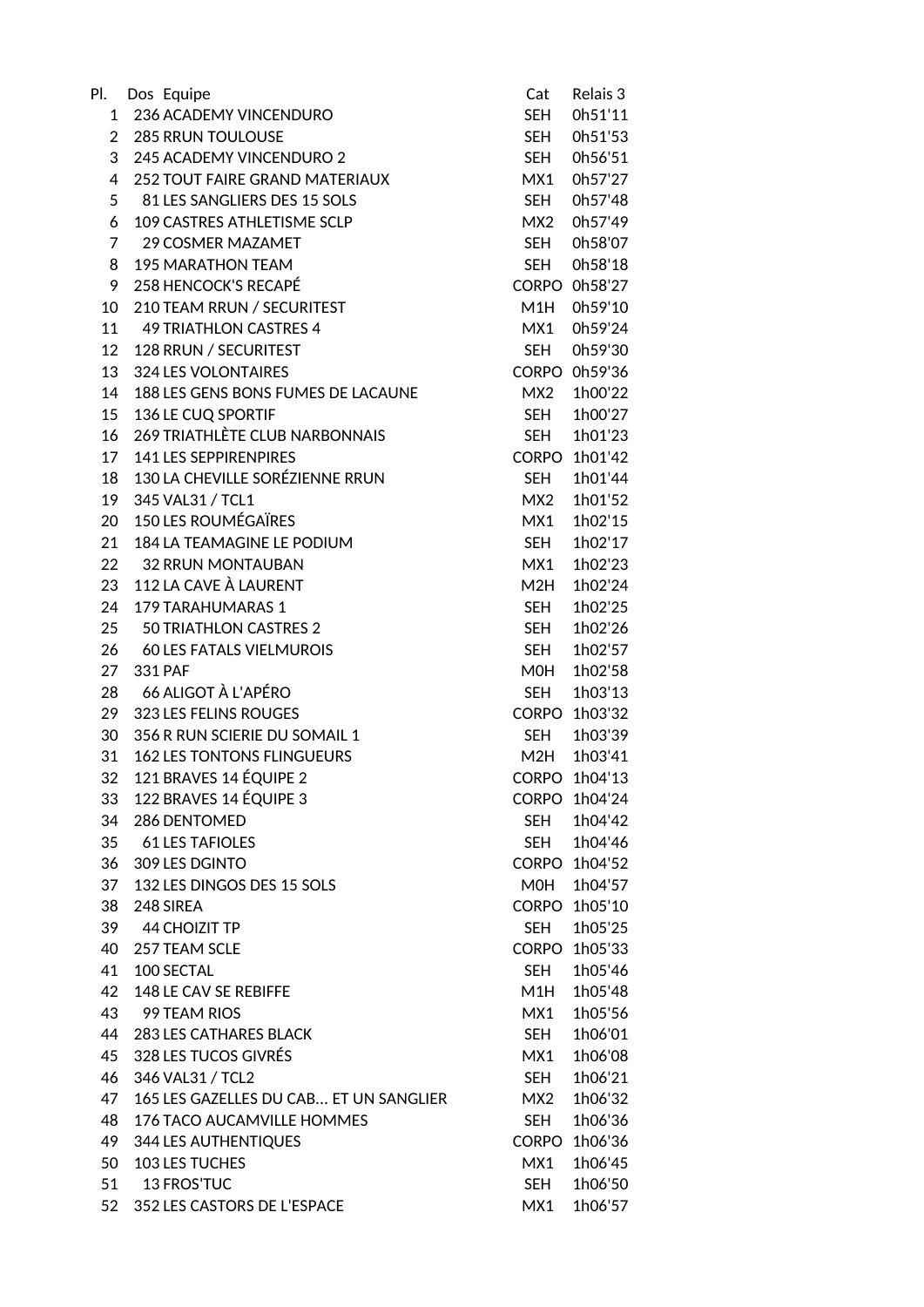| 53  | 233 FRAYSSINET 1                      |              | CORPO 1h07'09 |
|-----|---------------------------------------|--------------|---------------|
| 54  | 37 BLACK MOUNTAIN TRAIL               | MX1          | 1h07'10       |
| 55  | 357 R RUN SCIERIE DU SOMAIL 2         |              | CORPO 1h07'17 |
| 56  | 342 LYNX 1                            |              | CORPO 1h07'21 |
| 57  | 304 LES DIABLES VERTS 1               | <b>CORPO</b> | 1h07'22       |
| 58  | 264 DORNHA 2                          | <b>SEH</b>   | 1h07'25       |
| 59  | 180 FC BRASSAC                        | SEH          | 1h07'27       |
| 60  | 262 ATHLÉ LAURAGAIS OLYMPIQUE         | MX2          | 1h07'28       |
| 61  | 298 BEACH BOYS                        | <b>SEH</b>   | 1h07'31       |
| 62  | 74 LES MONTAGNOLS DES ROCS 1 (ALBINE) | SEH          | 1h07'31       |
| 63  | <b>156 LES SEPPICTYPES</b>            | M0H          | 1h07'33       |
| 64  | 263 DORNHA 1                          | M0H          | 1h07'34       |
| 65  | 240 LES FLEURS DU TRAIL               | M0H          | 1h07'34       |
| 66  | 206 ON EN A GROS                      | SEH          | 1h07'42       |
| 67  | 305 LES DIABLES VERTS 2               | <b>CORPO</b> | 1h07'49       |
| 68  | <b>168 TEAM ARMAND</b>                | SEH          | 1h07'55       |
| 69  | <b>193 LOS MARIATONTOS</b>            | MX1          | 1h07'57       |
| 70  | 119 RRUN SAMBLAS SERVICE              | SEH          | 1h08'01       |
| 71  | 336 LES ESCALQUINOIS                  | MX1          | 1h08'05       |
| 72  | <b>181 TARAHUMARAS 3</b>              | <b>MOH</b>   | 1h08'07       |
| 73  | <b>366 AS MURET TRIATHLON</b>         | SEH          | 1h08'10       |
| 74  | 227 LES FONDEURS DE MARIGNANE         | MX1          | 1h08'23       |
| 75  | 83 TEAM FATALS VIELMUROIS             | MX1          | 1h08'24       |
| 76  | <b>292 EASYSPORT THOUY 2</b>          | M0H          | 1h08'44       |
| 77  | 140 PACFA IMMO                        | MX3          | 1h08'44       |
| 78  | 319 LES CAPORAUX CHEFS DU 8 RPIMA     | <b>CORPO</b> | 1h08'47       |
| 79  | <b>224 TARNAISE DES PANNEAUX</b>      | MOH          | 1h08'48       |
| 80  | 186 LES GENS SANS OS DE LACAUNE       | MX2          | 1h08'55       |
| 81  | 43 LES ANTI-STADE                     | SEH          | 1h08'59       |
| 82  | 102 ON VA PAS LAISSER CA              | SEH          | 1h09'10       |
| 83  | 284 V AND B CASTRES/ALBI              | <b>SEH</b>   | 1h09'19       |
| 84  | <b>166 TEAM88</b>                     | <b>SEH</b>   | 1h09'21       |
| 85  | 317 CHIMERE ONE                       |              | CORPO 1h09'28 |
| 86  | 87 TEAM BLACK MOUNTAIN TRAIL          | SEH          | 1h09'42       |
| 87  | 241 CGT                               | MOH          | 1h09'50       |
| 88  | <b>138 ROUFFIAC SIDV</b>              | MX1          | 1h09'57       |
| 89  | 190 LES GENS BONS CRUS DE LACAUNE     | MX2          | 1h10'11       |
| 90  | 85 THOUY                              | MX2          | 1h10'12       |
| 91  | 192 LES GENS BONS RASCOULET           | MX1          | 1h10'13       |
| 92  | 313 168° AM BIS                       |              | CORPO 1h10'21 |
| 93  | 123 ATHETIC FUTSAL CARCASSONNE        | SEH          | 1h10'24       |
| 94  | 92 SERHY 1                            |              | CORPO 1h10'25 |
|     | 95 91 WAKEFIELD HARRIERS LADIES       | M1F          | 1h10'33       |
|     | 96 73 CITRONS GIVRES                  | SEH          | 1h10'39       |
|     | 97 201 APERO SAUCISSE CALVA 1         | MX1          | 1h10'40       |
| 98  | 65 FAST AND FABULOUS                  |              | CORPO 1h10'57 |
| 99  | 316 10 CIC N°1                        |              | CORPO 1h10'59 |
| 100 | 300 LES BOULETS                       | MOH          | 1h11'00       |
|     | 101 272 LÈU LÈU É PLAN                | SEH          | 1h11'02       |
| 102 | 244 LA POSI'TIVE TEAM                 | MX2          | 1h11'08       |
|     | 103 84 JUST FOR FUN AGAIN             | MOH          | 1h11'10       |
|     | 104 308 TROM XUA SNOC                 |              | CORPO 1h11'10 |
|     | 105 211 LES INTOUCHABLES D'EN LAURE   | MX2          | 1h11'11       |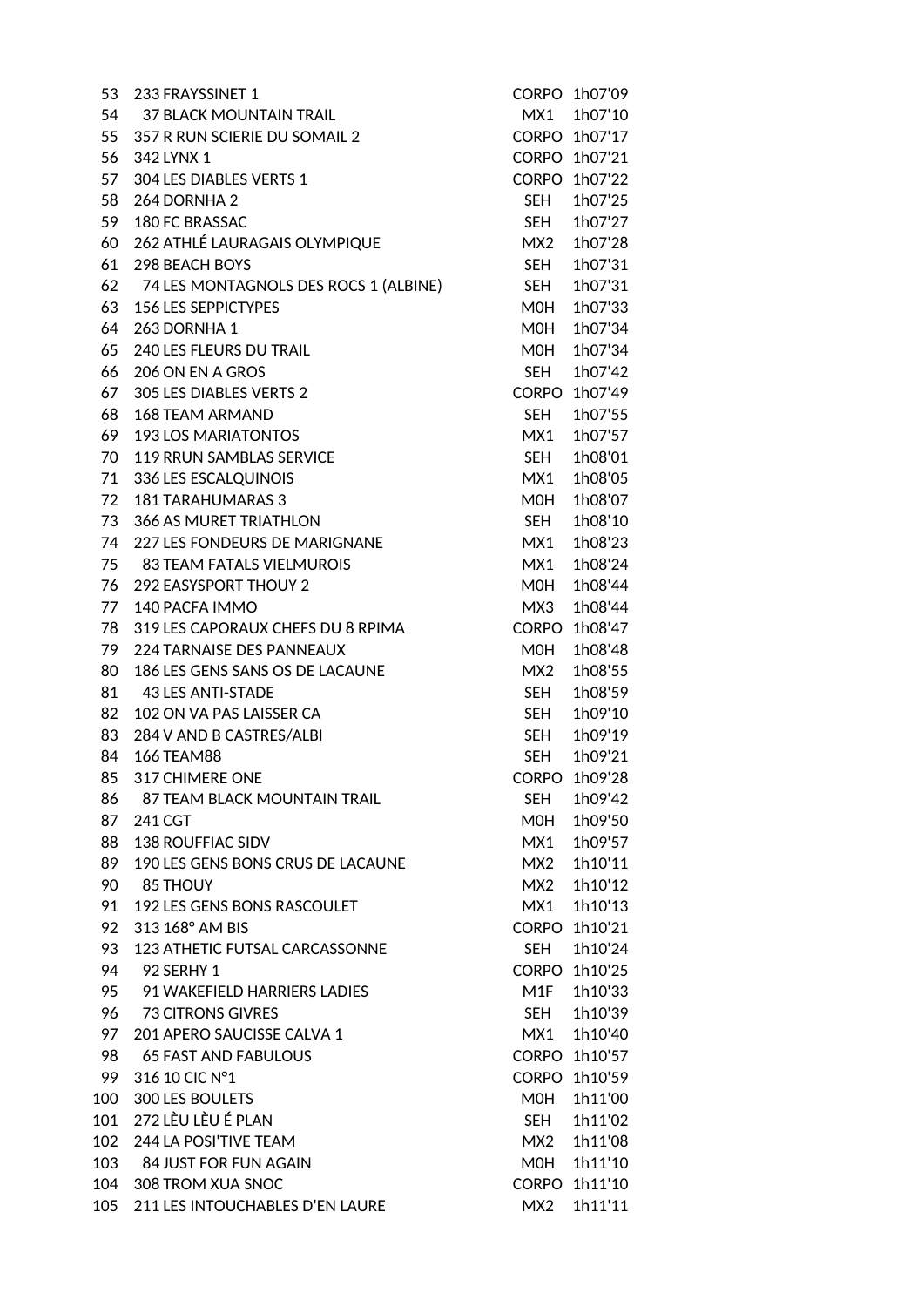| 106 | 57 GOOD WILL OF RUNNING                   | MX1          | 1h11'15       |
|-----|-------------------------------------------|--------------|---------------|
| 107 | 139 BIOMETHARN                            | MX1          | 1h11'20       |
| 108 | 307 VALROTORO                             | SEH          | 1h11'22       |
| 109 | 353 A LA BOURRE                           | MX2          | 1h11'30       |
| 110 | <b>137 LES CAUSSADAIS</b>                 | MX1          | 1h11'40       |
| 111 | 54 REVEL SPRINTER GIVRE                   | <b>SEH</b>   | 1h11'45       |
| 112 | 125 LES GUIBOLES MOLLES                   | SEH          | 1h11'45       |
| 113 | 208 MECA 6_2                              | <b>SEH</b>   | 1h11'50       |
| 114 | <b>48 MONSIEUR BRICOLAGE</b>              | <b>CORPO</b> | 1h11'52       |
| 115 | 215 TARAHUMARAS 5                         | M0H          | 1h11'59       |
| 116 | 230 UNION CLUB ATHLÉTIQUE - LES AVENGERS  | MOH          | 1h12'03       |
| 117 | 199 RG 2020                               | M0H          | 1h12'04       |
| 118 | 296 CHAUFFAGE GAZ SERVICES                | MX2          | 1h12'07       |
| 119 | 254 LA MIXITUDE                           | MX2          | 1h12'08       |
| 120 | 78 LES MONTAGNOLS DES ROCS 5 (ALBINE)     | <b>MOH</b>   | 1h12'09       |
| 121 | 146 ALBERT ET FILS BÂTIMENT.PERFO+        | MX1          | 1h12'17       |
| 122 | <b>40 LES TUC PIRATES</b>                 | SEH          | 1h12'42       |
| 123 | 339 LES CANARIS                           | <b>CORPO</b> | 1h12'46       |
| 124 | 196 128 BIKE AVENUE                       | <b>SEF</b>   | 1h12'46       |
| 125 | 127 ON VA PAS LAISSER CA NOUS NON PLUS    | MOH          | 1h12'47       |
| 126 | 289 TEAM DSTT                             | M1H          | 1h12'52       |
| 127 | 234 FRAYSSINET 2                          | <b>CORPO</b> | 1h12'54       |
| 128 | 348 VAL31 / TCL4                          | MOH          | 1h13'00       |
| 129 | 114 LES COUSINS                           | MX1          | 1h13'09       |
| 130 | 218 LES SEPPITECHS                        | M1H          | 1h13'10       |
| 131 | 363 LES BABA O RUN                        | SEH          | 1h13'10       |
| 132 | <b>28 ALTO BIKES TOULOUSE</b>             | MX1          | 1h13'10       |
| 133 | <b>21 VELO SPORT CASTRAIS</b>             | <b>SEH</b>   | 1h13'18       |
| 134 | <b>33 LES PAPATINEURS GIVRÉS</b>          | M1H          | 1h13'30       |
| 135 | <b>260 LES OLYMPIENS</b>                  | MX1          | 1h13'30       |
| 136 | <b>18 CROCKLE</b>                         | SEH          | 1h13'32       |
| 137 | 197 LES 4B DU CAB                         | M1F          | 1h13'34       |
|     | 138 143 A L'ASCA                          | M4H          | 1h13'37       |
|     | 139 290 LES 4 QUARTS TOUT TERRAIN         | MX1          | 1h13'45       |
|     | 140 228 UNION CLUB ATHLÉTIQUE - LES U CAN | SEF          | 1h13'53       |
| 141 | 117 RRUN MASTER ONE                       | MX2          | 1h13'54       |
| 142 | 325 TOURNEE DES GRANDS DUC                | <b>SEH</b>   | 1h13'58       |
| 143 | 90 MECA 6 1                               | <b>SEH</b>   | 1h14'02       |
| 144 | 306 LES DIABLES VERTS 3                   |              | CORPO 1h14'09 |
| 145 | 341 LYNX 2                                |              | CORPO 1h14'11 |
|     | 146 161 LES COPAINS D'ABORD               | MX1          | 1h14'15       |
| 147 | <b>256 LES RATS TAUPES NUS</b>            | <b>MOH</b>   | 1h14'18       |
| 148 | 185 LES GENS BONS AVEC OS DE LACAUNE      | M4H          | 1h14'21       |
| 149 | 340 10 CIC N°2                            |              | CORPO 1h14'21 |
| 150 | 221 SEPPIT BULL                           | MX1          | 1h14'23       |
|     | 151 279 TEAM DES CRETES                   | MX1          | 1h14'35       |
|     | 152 321 JAUNE 3                           |              | CORPO 1h14'36 |
| 153 | 282 BARBIE ET CES KEN                     | MX1          | 1h14'40       |
| 154 | 350 LES FADAS DE LA CROIX DE MILLET       | MX2          | 1h14'45       |
| 155 | 31 COURTOUJOURS                           | M2H          | 1h14'46       |
| 156 | 4 LES POUMPILS FATIGUÉS                   | SEH          | 1h14'48       |
|     | 157 94 WAKEFIELDS HARRIERS MEN            | SEH          | 1h14'51       |
| 158 | 222 LES SEPPIPELETTES                     | SEF          | 1h14'52       |
|     |                                           |              |               |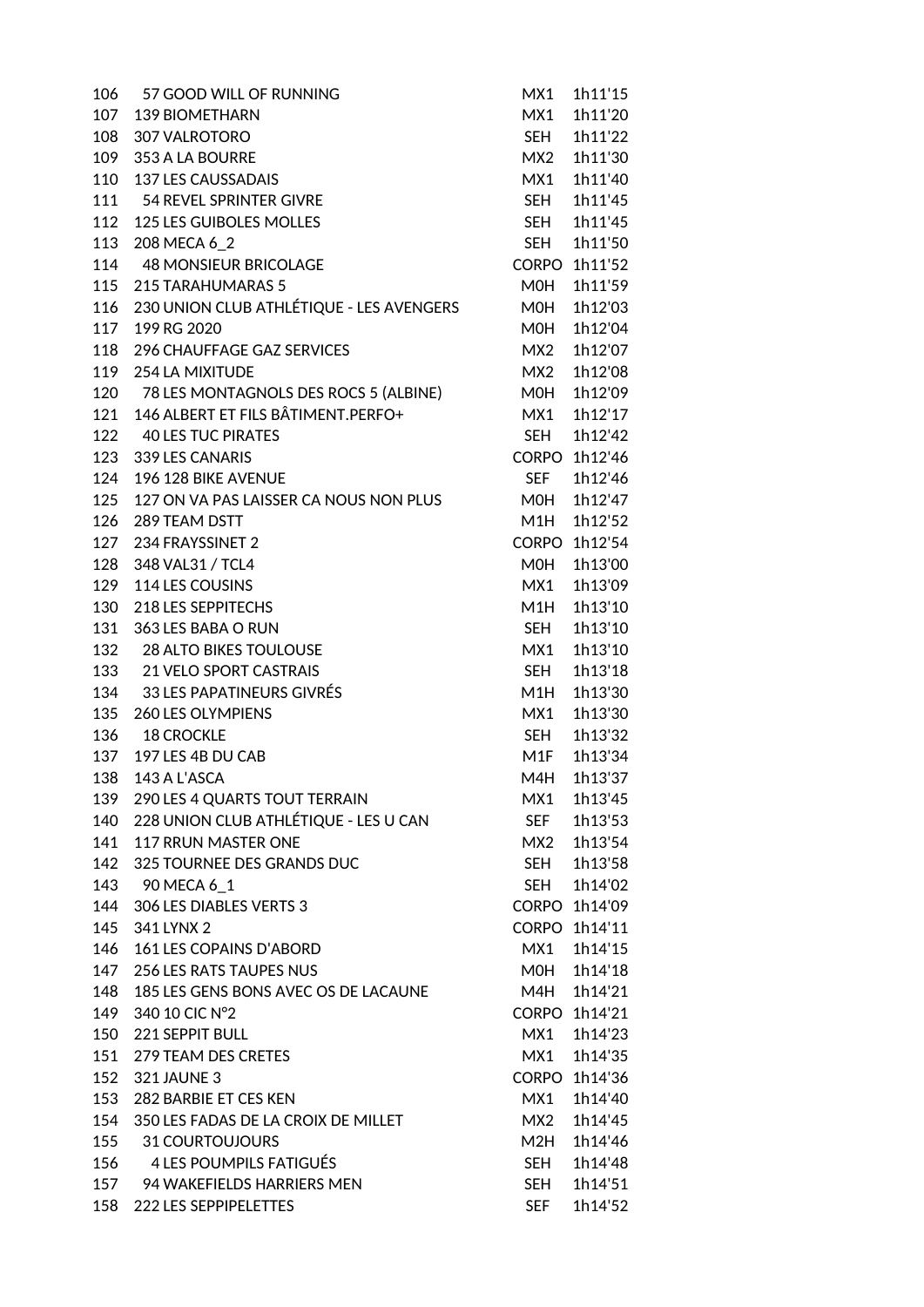| 159 | 232 LES GIVRES DU 13                         | MX1                 | 1h14'56       |
|-----|----------------------------------------------|---------------------|---------------|
|     | 160 51 TRIATHLON CASTRES 1                   | SEH                 | 1h14'57       |
|     | 161 173 LES CHALLENGERS                      | MX1                 | 1h15'09       |
| 162 | 101 LES BRISE-FER                            | MOH                 | 1h15'10       |
|     | 163 72 ÔC FADA                               | MOH                 | 1h15'18       |
| 164 | 174 TACO AUCAMVILLE FEMMES                   | MOF                 | 1h15'31       |
| 165 | 219 SEPPIJAMA                                | MX2                 | 1h15'37       |
| 166 | 322 LA RH QUI S'ARRACHE                      | <b>CORPO</b>        | 1h15'44       |
| 167 | 343 LES COYOTES                              | <b>CORPO</b>        | 1h15'47       |
| 168 | 355 TEAM STA                                 | M0H                 | 1h15'48       |
| 169 | 149 LES 4 FANTASTIQUES DES 15 SOLS           | MX2                 | 1h15'50       |
| 170 | 354 LES GIVRE(E)S DE MISSEGLE                | <b>CORPO</b>        | 1h15'51       |
| 171 | 153 LES SEPPIEDS CARRÉS                      | <b>SEH</b>          | 1h15'52       |
| 172 | 338 CABRUN MIX                               | MX3                 | 1h16'00       |
| 173 | 275 CHOURMO                                  | M1H                 | 1h16'02       |
| 174 | 116 RRUN SPEEDY & SES RRUNNEUSES             | MX3                 | 1h16'02       |
| 175 | 163 AC ST RÉMY                               | M4H                 | 1h16'02       |
| 176 | <b>207 LACCROPARC</b>                        | <b>SEH</b>          | 1h16'07       |
| 177 | 259 LES GIVRÉS DE COLOMBIE                   | <b>CORPO</b>        | 1h16'08       |
|     | 178 70 UN AIR DE FAMILLE                     | MX1                 | 1h16'13       |
| 179 | <b>261 LES PIEDS TENDRE</b>                  | M5H                 | 1h16'30       |
| 180 | <b>209 MJC SAINT BAUDILLE</b>                | M2H                 | 1h16'42       |
| 181 | <b>359 FRITATRANS</b>                        | MX1                 | 1h16'55       |
| 182 | 288 LES NAVESSOLS VOLANTS                    | M2H                 | 1h16'56       |
| 183 | 95 WAKEFIELD HARRIERS MEN OVER 60            | M5H                 | 1h16'57       |
| 184 | 167 OLYMPIQUE DE SALIES                      | MX3                 | 1h16'59       |
| 185 | 157 LES TOURISTES - LES TROTTEURS D'EN LAURE | <b>SEH</b>          | 1h17'01       |
| 186 | 77 LES MONTAGNOLS DES ROCS 4 (ALBINE)        | MX1                 | 1h17'02       |
|     | 187 62 TRIATHLON CASTRES 3                   | MX1                 | 1h17'07       |
| 188 | 113 LOS CRAMPOS                              | M1H                 | 1h17'08       |
| 189 | <b>178 EASYSPORT THOUY 1</b>                 | M2F                 | 1h17'10       |
| 190 | 314 LES BRAS CASSES                          | <b>CORPO</b>        | 1h17'16       |
|     | 191 71 LA DRINK TEAM                         |                     | M0H 1h17'17   |
|     | 192 15 TUCETTES GIVREES 1                    | <b>SEF</b>          | 1h17'23       |
| 193 | 129 LES GALOPINS DE LAMBERT                  | МХЗ                 | 1h17'25       |
| 194 | 145 LES RAIDEURS DE LA GENTIANE              |                     | 1h17'27       |
| 195 | 311 LE PÉLICAN                               | SEH<br><b>CORPO</b> | 1h17'35       |
|     |                                              |                     |               |
| 196 | <b>67 FOUILLEUL FORMATIONS REVEL</b>         | MX1                 | 1h17'38       |
| 197 | <b>152 RRUN FIVE</b>                         | MOH                 | 1h17'44       |
| 198 | 144 LES ASCADIENS                            | MX3                 | 1h17'45       |
| 199 | 360 TEAM HQ                                  | <b>CORPO</b>        | 1h17'47       |
| 200 | 183 LES GENS BONS SECS DE LACAUNE            | MX2                 | 1h18'00       |
| 201 | <b>27 LES VENTUS TURBINES</b>                | MX1                 | 1h18'00       |
| 202 | 362 INTERSPORT LABEGE                        | MX2                 | 1h18'00       |
| 203 | 205 LA TEAM DES COCOS                        | MX1                 | 1h18'01       |
| 204 | 89 SAGESSE                                   | MOH                 | 1h18'03       |
|     | 205 17 PAR TOUTANIS!                         | MX2                 | 1h18'06       |
|     | 206 52 L'ÉQUIPE DE CED                       | <b>SEH</b>          | 1h18'10       |
| 207 | 231 LES RUNNERS DU SCM                       | MX1                 | 1h18'21       |
| 208 | 2 CHAI LES JUMEAUX                           | MX1                 | 1h18'24       |
| 209 | 133 LES COMMINGEOISES                        | M1F                 | 1h18'24       |
| 210 | <b>104 ETS OULMIÈRE</b>                      | <b>CORPO</b>        | 1h18'25       |
| 211 | 320 CREVE-COEUR DU 8                         |                     | CORPO 1h18'31 |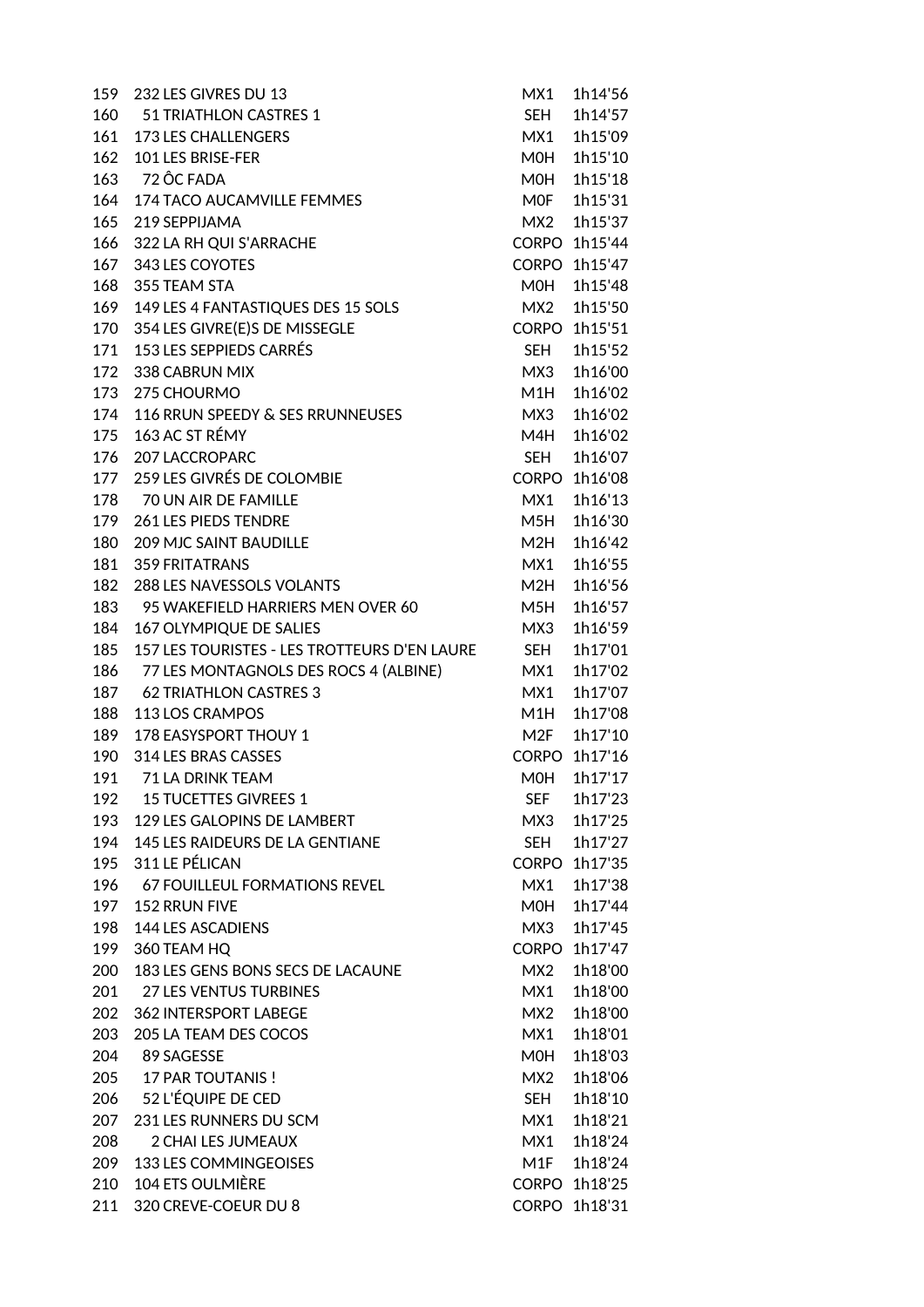| 212 | 364 ORPI 2                                     | MX1          | 1h18'40       |
|-----|------------------------------------------------|--------------|---------------|
| 213 | 347 VAL 31 / TCL3                              | <b>SEH</b>   | 1h18'42       |
|     | 214 22 DILOY'S                                 | SEH          | 1h18'42       |
|     | 215 93 SERHY 2                                 | <b>CORPO</b> | 1h18'44       |
| 216 | 200 LES GIVRES DE LA RONDE                     | M2H          | 1h18'55       |
| 217 | <b>158 LES RALEUSES</b>                        | <b>SEF</b>   | 1h19'01       |
| 218 | <b>20 DEKRA DIAGNOSTIC CASTRES</b>             | M3H          | 1h19'07       |
| 219 | 124 MADAGIGA                                   | MX1          | 1h19'24       |
| 220 | 80 A M'EN DONNÉ                                | MX1          | 1h19'24       |
| 221 | 315 IMS SOCKETS                                |              | CORPO 1h19'28 |
| 222 | 235 FRAYSSINET 3                               | <b>CORPO</b> | 1h19'31       |
| 223 | 273 LES TOULOU' ZINZINS                        | MX1          | 1h19'33       |
| 224 | 243 LES 4 FANTASTIQUES                         | MX1          | 1h19'33       |
| 225 | 126 ON VA PAS LAISSER CA 2                     | <b>SEH</b>   | 1h19'39       |
| 226 | 110 CASTRES ATHLETISME AAGM                    | MX2          | 1h19'48       |
| 227 | <b>105 LES FILLES D'AIGUEFONDE</b>             | <b>SEF</b>   | 1h19'51       |
| 228 | 239 EAU LA SALVETAT 2                          | <b>CORPO</b> | 1h19'54       |
| 229 | <b>175 TACO AUCAMVILLE MASTER</b>              | M3H          | 1h20'03       |
| 230 | 270 LES DURS DE LA CUISSE                      | MOH          | 1h20'03       |
| 231 | 276 L'ES7                                      | <b>SFH</b>   | 1h20'06       |
| 232 | 111 CASTRES ATHLETISME JCCNY                   | MX2          | 1h20'07       |
| 233 | 155 LES SEPIRE QUE PREVU                       | MX2          | 1h20'08       |
| 234 | <b>351 TOWER IMMOBILIER</b>                    | SEH          | 1h20'11       |
| 235 | 312 168° AM                                    | <b>CORPO</b> | 1h20'25       |
| 236 | 229 UNION CLUB ATHLÉTIQUE - LES BLA BLA RUN    | MX1          | 1h20'27       |
| 237 | 108 CASTRES ATHLÉTISME SEAA                    | MX2          | 1h20'30       |
| 238 | 107 LES BLEUS GIVRÉS                           | M1H          | 1h20'32       |
| 239 | <b>39 LES FONTAINES GIVREES</b>                | MX3          | 1h20'39       |
| 240 | <b>177 TARAHUMARAS 2</b>                       | MX3          | 1h20'48       |
| 241 | <b>277 LES RAPETOUT</b>                        | MX1          | 1h20'48       |
| 242 | <b>8 TRACKS GIRLS</b>                          | M3F          | 1h20'51       |
| 243 | 237 CARMAUX FEUERWEHRMANN                      | <b>CORPO</b> | 1h21'01       |
|     | 244 361 ISIS RUNNING                           |              | SEH 1h21'04   |
|     | 245 170 SLOW AND FURIOUS                       | MX1          | 1h21'07       |
| 246 | 310 RS4 PAS D'PLAQUE                           | MX1          | 1h21'09       |
| 247 | 46 COURS ET NE TE RETOURNES PAS                | <b>CORPO</b> | 1h21'10       |
| 248 | 96 LES 3 PIGEONNIERS                           | MX1          | 1h21'36       |
| 249 | 349 AUCHAN                                     | <b>CORPO</b> | 1h21'37       |
|     | 250 330 L'OUSTALOU 1                           | MX1          | 1h21'46       |
|     | 251 12 SOS OXYGÈNE 31                          | M2H          | 1h21'47       |
|     | 252 11 LES P'TITS LOUKOUMS                     | MX2          | 1h21'49       |
| 253 | 3 TRACTEURS 73                                 | M2H          | 1h21'49       |
| 254 | 274 LES DERNIERS                               | MX1          | 1h21'54       |
|     | 255 10 LES FLÈCHES MOLLES                      | MX1          | 1h21'57       |
| 256 | 238 EAU LA SALVETAT 1                          | <b>CORPO</b> | 1h21'59       |
| 257 | 202 APERO SAUCISSE CALVA 2                     | MOH          | 1h22'03       |
| 258 | 220 SEPPITONIC                                 | MX1          | 1h22'09       |
| 259 | <b>160 ABSOLUT RUNNER</b>                      | SEH          | 1h22'11       |
| 260 | 369 BIGARD                                     | <b>CORPO</b> | 1h22'13       |
| 261 | 327 L'OUSTALOU 2                               | MOH          | 1h22'24       |
| 262 | 266 CHAPI CHAPO 2                              | MX3          | 1h22'27       |
|     | 263 154 LES TROTTEURS 2 - TROTTEURS D'EN LAURE | MX2          | 1h22'34       |
|     | 264 98 PICTO TOULOUSE                          |              | CORPO 1h22'36 |
|     |                                                |              |               |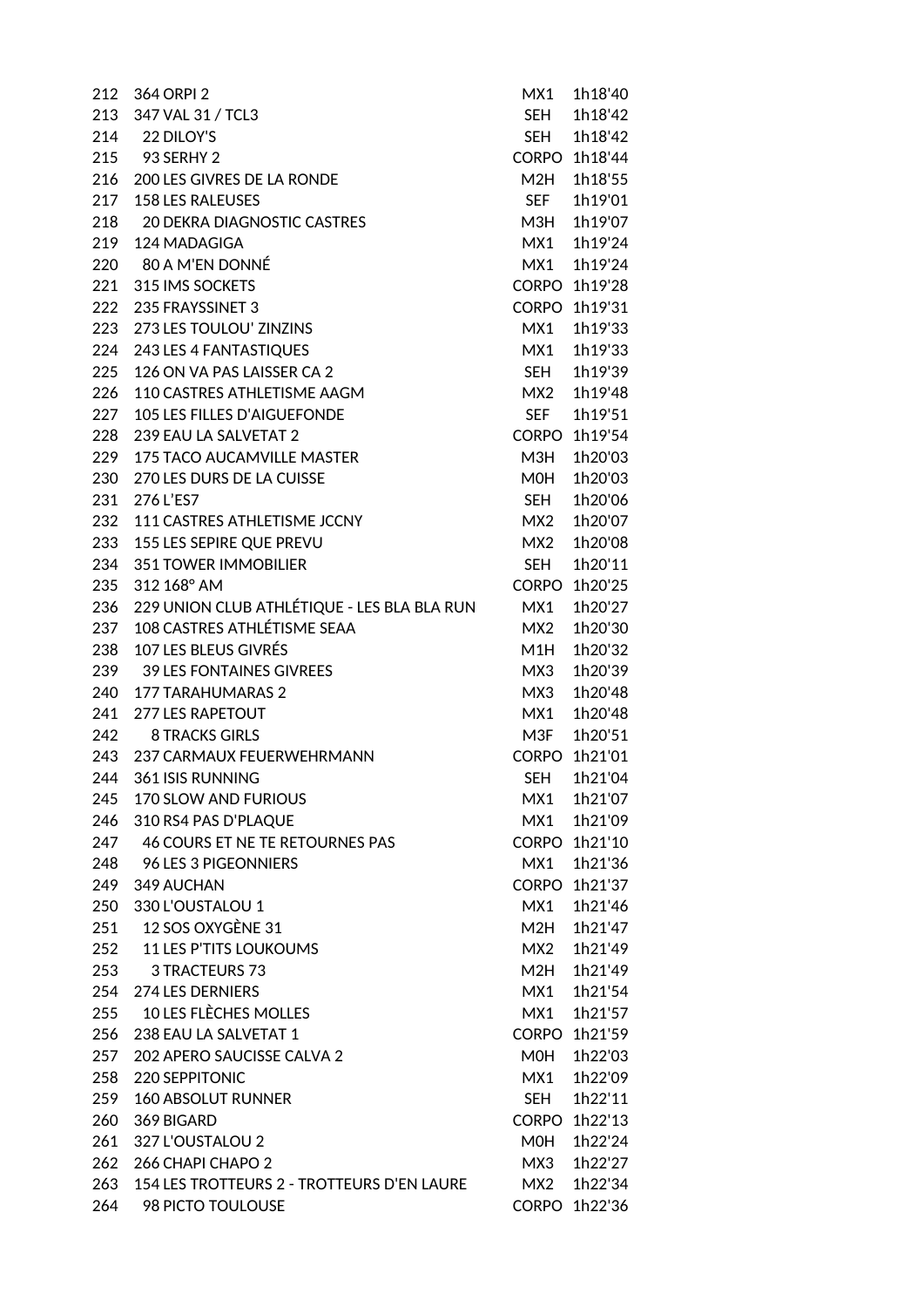| 265 | 198 CYBLEX                             |            | CORPO 1h22'51 |
|-----|----------------------------------------|------------|---------------|
| 266 | 19 LES BARRES À MINE                   | M1H        | 1h22'53       |
|     | 267 88 LES GAZELLES DES VIGNALS        | <b>MOF</b> | 1h22'55       |
|     | 268 35 BRUTS DES COTEAUX               | M3H        | 1h22'56       |
|     | 269 38 TERROÏKO                        |            | CORPO 1h22'57 |
|     | 270 25 COVED ST SULPICE                |            | CORPO 1h23'01 |
| 271 | 225 TEAM ERA PGI                       | SEH        | 1h23'04       |
| 272 | 214 TARAHUMARAS 4                      | MX1        | 1h23'04       |
| 273 | <b>332 THE REVENANTS</b>               | M2H        | 1h23'06       |
|     | 274 30 GONDRAND                        | MX1        | 1h23'09       |
| 275 | 226 POUSSE-RAPIÈRE                     | MX1        | 1h23'13       |
| 276 | <b>69 LES PIPELETTES</b>               | MX3        | 1h23'14       |
| 277 | 187 LES GENS BONS FRAIS DE LACAUNE     | MX2        | 1h23'25       |
| 278 | <b>106 LES COURTS-CIRCUITÉS</b>        |            | CORPO 1h23'34 |
|     | 279 53 L'ÉQUIPE DE CÉCÉ                | <b>SFH</b> | 1h23'35       |
| 280 | 302 LES ON PASSAIT PAR LA              |            | CORPO 1h23'35 |
| 281 | <b>223 BABY TRAILER</b>                | MX1        | 1h23'35       |
| 282 | 75 LES MONTAGNOLS DES ROCS 2 (ALBINE)  | MX3        | 1h23'39       |
| 283 | 14 QUE LA FORCE SOIT AVEC NOUS !!!     | SEH        | 1h23'44       |
| 284 | 134 BANQUE POPULAIRE OCCITANE          |            | CORPO 1h23'50 |
| 285 | 268 LA RECRE DE VALDU 2                | MX1        | 1h23'57       |
| 286 | 213 LES TROTTEURS 1                    | MX1        | 1h23'58       |
| 287 | 367 AS MURET TRIATHLON MIXTE           | MX2        | 1h24'03       |
| 288 | 334 DEVICEMOI 1                        | MX2        | 1h24'08       |
| 289 | 337 LES FILLES DU MURET TRI            | M1F        | 1h24'28       |
| 290 | <b>41 TEAM EIFFAGE</b>                 |            | CORPO 1h24'30 |
| 291 | <b>326 LES NOUVEAUX VENUS</b>          | MX2        | 1h24'35       |
| 292 | <b>249 LOS TCHAOPINOS</b>              | MX1        | 1h24'36       |
|     | 293 64 LES CASSES NOISETTES            | <b>SEF</b> | 1h24'38       |
| 294 | 358 A L'HEURE POUR L'APERO             | <b>MOH</b> | 1h24'39       |
| 295 | 301 INTERSPORT CASTRES                 |            | CORPO 1h24'39 |
| 296 | <b>79 SHAKE THAT BOOTY</b>             | <b>SEF</b> | 1h24'42       |
|     | 297 189 LES VIEUX GENS BONS DE LACAUNE |            | M5H 1h24'50   |
| 298 | 293 OC RESIDENCES 1                    |            | CORPO 1h24'57 |
| 299 | 1 AB FAB                               | M1F        | 1h25'00       |
| 300 | 294 OC RESIDENCES 2                    |            | CORPO 1h25'01 |
| 301 | 250 L'ÉQUIP'Ô COMPTOIR                 | M2H        | 1h25'19       |
| 302 | 56 LES TAUREAUX ROSES                  | MX2        | 1h25'31       |
| 303 | 120 BRAVES 14 ÉQUIPE 1                 |            | CORPO 1h25'34 |
|     | 304 45 LE GIROU                        | MX2        | 1h25'36       |
| 305 | 118 RRUN ELLE & EUX                    | MX1        | 1h25'40       |
| 306 | <b>5 LA DEFERLANTE AGENAISE</b>        | M1F        | 1h26'01       |
| 307 | <b>271 J'AIME CASTRES</b>              | MX1        | 1h26'38       |
| 308 | 82 LES PARENTS INDIGNES                | MX2        | 1h26'40       |
| 309 | <b>204 LES FRISOUILLES</b>             | MX3        | 1h26'54       |
| 310 | 68 LES FREEZÉS                         | MX1        | 1h26'56       |
| 311 | 333 ORANGE IMT ALBI                    |            | CORPO 1h27'01 |
| 312 | 97 LA LIGUE DES JUSTICIERS CASTRAIS    | SEH        | 1h27'16       |
| 313 | 297 LES VAURIENS ET LES VAURÉENS       | MX1        | 1h27'39       |
| 314 | 194 LA JAVA BLEUE                      | M1H        | 1h27'40       |
| 315 | 59 EN FAMILLE                          | M1H        | 1h27'53       |
| 316 | <b>169 PAPY ARVI</b>                   | M1H        | 1h28'08       |
| 317 | 370 EASYSPORT 3                        | MX1        | 1h28'11       |